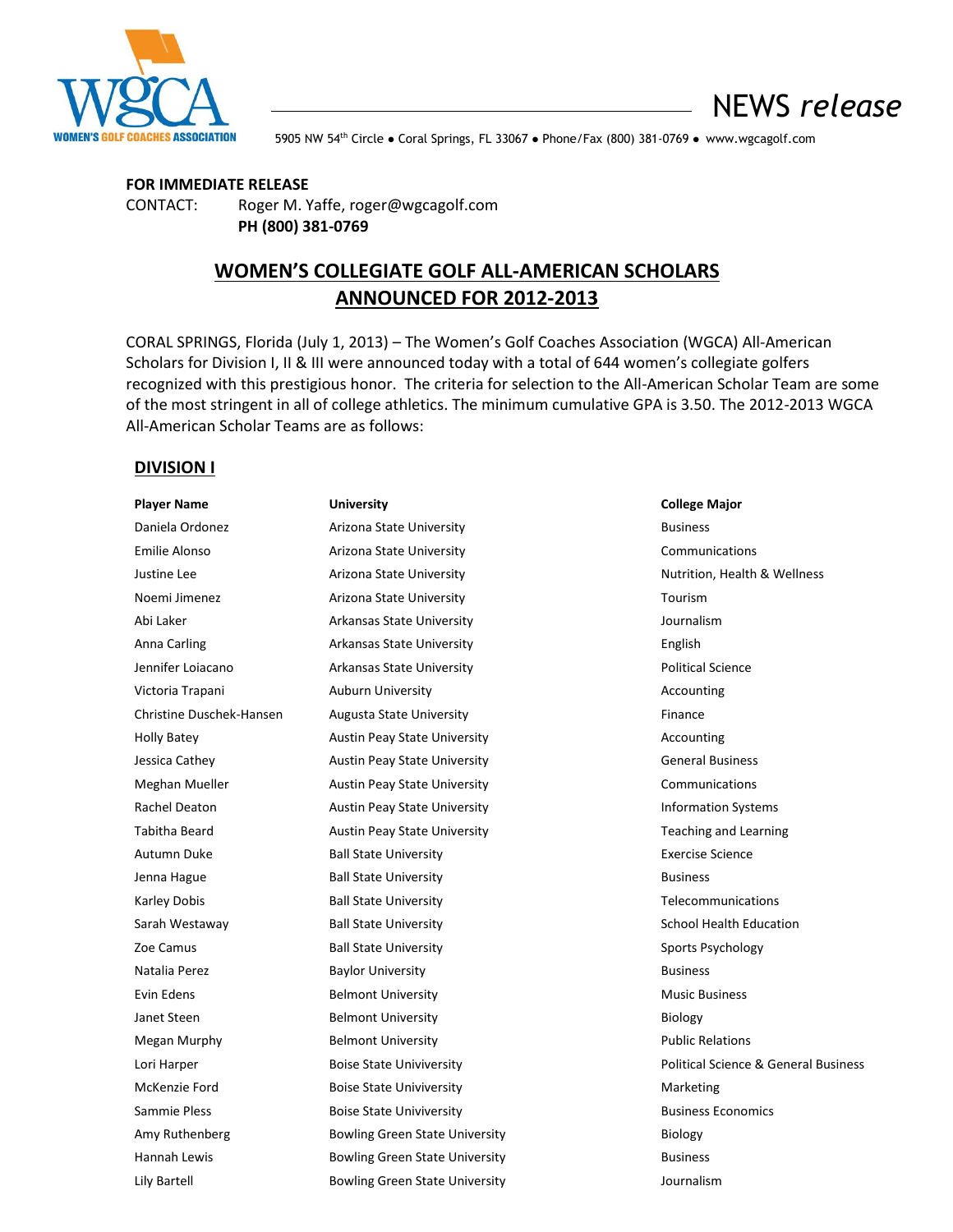Patricia Holt **Bowling Green State University** Sports Management Shelby Wilson **Bowling Green State University** Mursing Nursing Cassandra Marschall Bradley University Health Science Christie Lin **Bradley University Actuarial Science Actuarial Science Actuarial Science** Thea Hedemann **Bradley University** Chemistry Pre-Professional Lauren Atkinson **Brigham Young University** Comparative Literature Comparative Literature Stephanie Hsieh Brown University **Economics** Economics Alexandra Arends **Butler University** Middle/Secondary Education **Middle**/Secondary Education Isabella Lambert **Butler University** Biology Biology Nicole Johnson **Butler University Example 2018** Finance Lorelle Weavers Chicago State University Education Allyson Hackman **Mechanical Engineering** Cleveland State University **Mechanical Engineering** Shelly Ford **Cleveland State University Pre PA** Brittany Henderson **Coastal Carolina University** Management Management Frida Castillo Coastal Carolina University Exercise Science Jessica Alexander **Coastal Carolina University** Management Management Lena Schaeffner **Coastal Carolina University** Management Management Marissa Hinchman Coastal Carolina University **Marketing** Marketing Alessandra Liu College of William & Mary Undeclared Anna McMullen **College of William & Mary College of William & Mary** History Elizabeth Birchall **College of William & Mary Neuroscience** Neuroscience Kaitlyn Hutcherson **College of William & Mary Public Policy/Pre-Law** Public Policy/Pre-Law Betsy Kelly **Colorado State University Business Finance** Business Finance Christina Spinzig Colorado State University **Business Administration** Business Administration Ashley Zambito **Columbia University Columbia University Economics** Elizabeth Combs Columbia University **Statistics** Statistics Jane Dong **Columbia University Columbia University Economics** Ahram Jane Lee **Economics** Dartmouth College **Economics** Economics Emily Hyman **Example 20** Dartmouth College **Example 20 Dartmouth College Economics** Lily Morrison **Dartmouth College** Contained Business Ceography Sarah Knapp **Dartmouth College History History** Savannah Grice Dartmouth College Government Hadley Jennings **Education Drake University Education Education** Kathryn Clausen **Business Drake University Business Business** Yi Xiao **Duke University Example 2018** Undeclared Fanny Wolte **East Carolina University** Marketing Marketing Katie Kirk **East Carolina University Example 2018** Economics **Economics** Anna Gleixner **Eastern Kentucky University Eastern Kentucky University Eastern Kentucky University** April Emerson **Eastern Kentucky University** Teaching Mathematics **Teaching Mathematics** Kristen Dorsey **Eastern Kentucky University** Sports Administration Sports Administration Alyssa Kwon Eastern Michigan University Exercise Science Corey Crossan Eastern Michigan University Exercise Science

Allison Walsh **Bradley University Bradley University Bradley Education** History and Social Studies Education Julia Porter Butler University Communication Sciences and Disorders Mikayla Tatman **Mikayla Tatman Colorado State University** Human Development and Family Studies Nicki Henry **Eastern Kentucky University Eastern Kentucky University Professional Golf Management** Rachel Welker **Eastern Kentucky University** Health Services Administration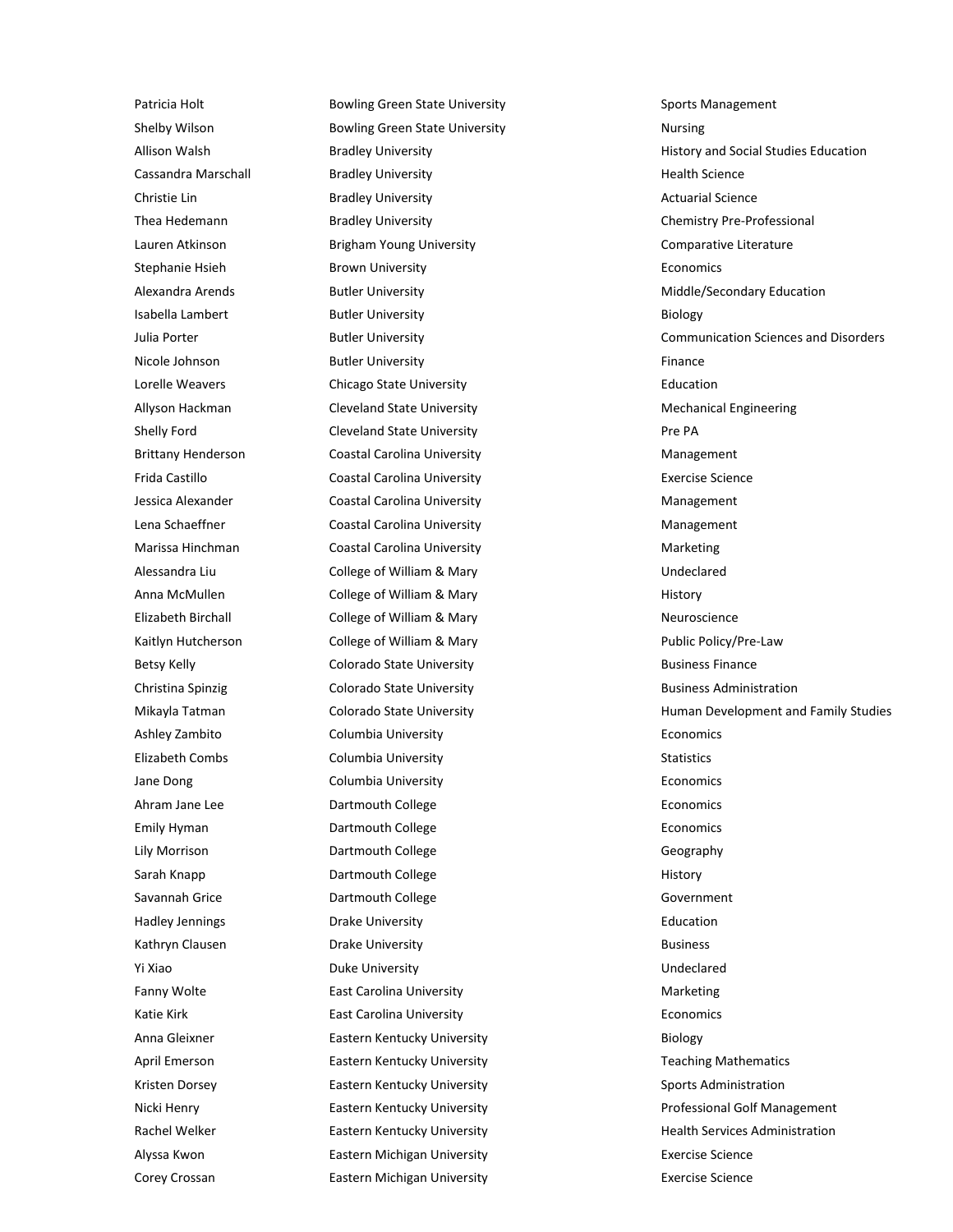Karyn Lee Ping **Eastern Michigan University Exercise Science** Exercise Science Meredith Fairbairn Eastern Michigan University Exercise Science Emily Brooks Elon University Journalism Kathryn Buckingham Elon University **Media Arts and Entertainment** Media Arts and Entertainment Martyna Mierzwa Elon University International Business Sunna Vidisdottir **Elon University** Marketing & Statistics Marketing & Statistics Chelsea Guoynes Florida Gulf Coast University PGA Golf Management Georgia Price **Florida Gulf Coast University** Communications Communications Mei Khuan Yong **Florida Gulf Coast University Fig. 1966** PGA Golf Management Rebecca VanEtten **Florida Gulf Coast University Florida Gulf Coast University Journalism** Sara Detlefsen **Florida Gulf Coast University Figure 2016** Political Science Aubrie Street Furman University **Furman University** Economics Laura Wearn **Example 2018** Furman University **Business** Business Valentina Romero Furman University Undeclared Audrey Dalton **Georgetown University Conserversity** Linguistics Stefanie Soelling **Georgetown University Biology of Global Health** Biology of Global Health Laura Sanchez **Finance** Georgia State University **Finance** Melissa Siviter **State Georgia State University** Sociology Sociology Angela De Villa **Biology Gonzaga University Biology Biology** Genavive Dodge **Gonzaga University Gonzaga University Business Administration** Sathita Cheeranont **High Point University** Actuarial Science **Actuarial Science Actuarial Science** Katie Paxton **Back Band Baptist University BBA** Rachel Mulkey **Houston Baptist University Business** Business Hayley Guyton **Illinois State University** Marketing Marketing Katie Jean **Illinois State University Actuarial Science** Actuarial Science Christina Beyerl **Indiana State University Psychology** Emily Dixon **Indiana State University Athletic Training Athletic Training** McCall Christopher **Indiana State University** Athletic Training Elizabeth Tong **Indiana University** Business **Business** Kaitlin Coons **Indiana University Biology** Biology Rosie Davies **Indiana University Political Science Political Science** Cajsa Persson **Iowa State University Business** Business Prima Thammaraks Iowa State University **Art and Design** Art and Design Allison Curtis IPFW (Indiana University, Purdue University - Fort Wayne) **Business Business** Alyssa Turney IPFW (Indiana University, Purdue University - Fort Wayne) **Wayne** Psychology Brenna Sherwood IPFW (Indiana University, Purdue University - Fort Wayne) **Business** Taylor Lamphier IPFW (Indiana University, Purdue University - Fort Wayne) Elementary Education Luz Armijo Fernandez Jacksonville State University Business Melaina Bajo Geijo **Business** Jacksonville State University **Business** Business Ornella Arrizon **Disk Arrizon** Jacksonville State University **Business** Business Nikola Wessels James Madison University Finance Scotland Preston **Example 20 Intervalsas State University** Contract Public Relations Public Relations Brittany Jarrett **Kennesaw State University Nursing** Nursing Josee Doyon **Example 2** Kent State University **Contained Accord Political Science** Ali Lucas **Louisiana State University Interdisciplinary Studies: Leadership Interdisciplinary Studies: Leadership**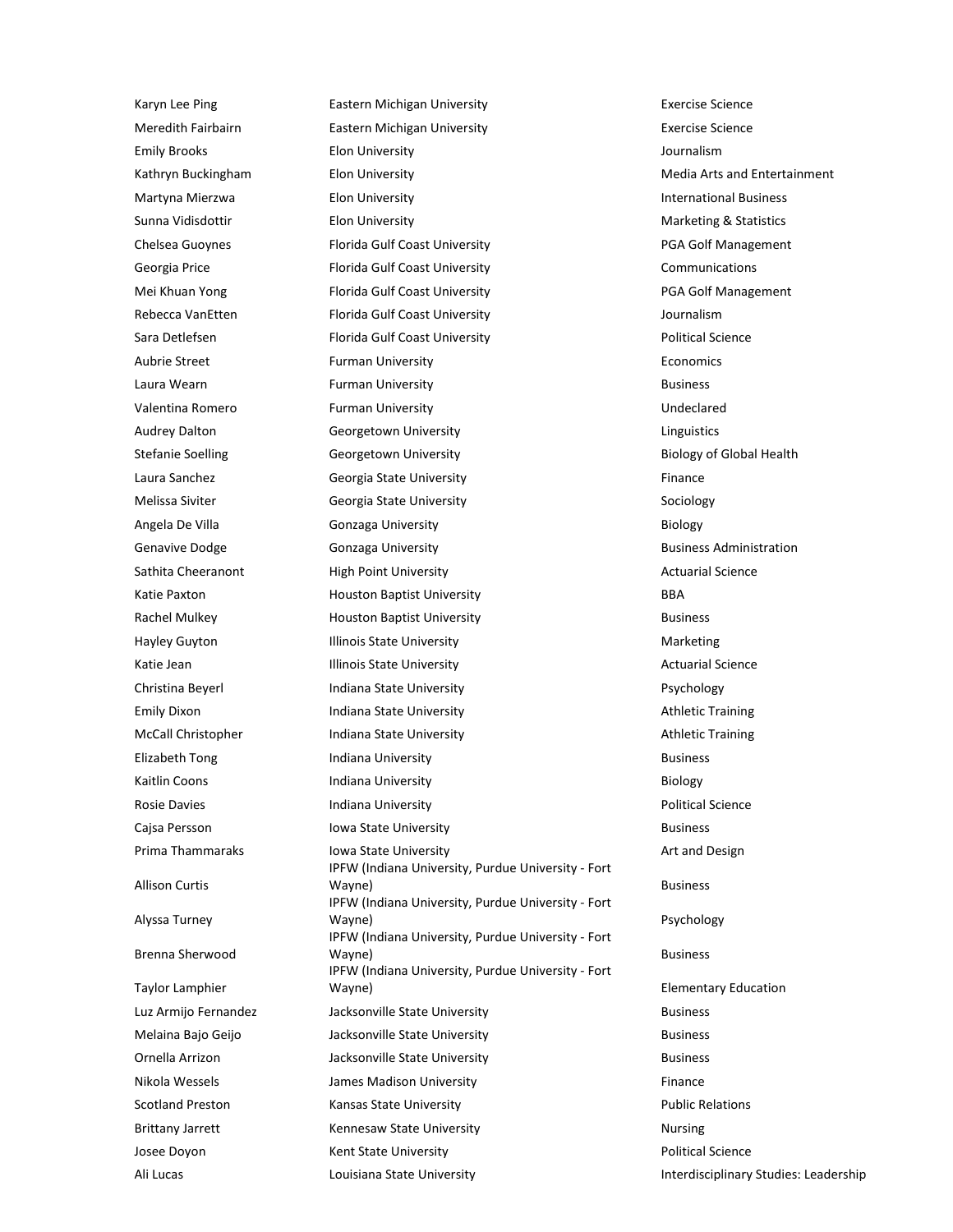April Ohlendorf **Loyola University Chicago** Psychology **Provident Chicago** Psychology Bernice Sitompul **International Business** Loyola University Chicago **International Business** International Business Kelsey Haynie **McNeese State University Finance Finance** Lina Svensson Lagergren McNeese State University Finance McKayla Anderson McNeese State University Accounting Aurelie Wiriath **Mercer University** Nursing Nursing Nursing Caroline Powers Michigan State University Education Jenny Sritragul **Finance Michigan State University** Finance **Finance** Ally McDonald **Mississippi State University** Missimi Bully McDonald Kinesiology Rica Tse **Mississippi State University Economics** Economics Emma Clegg **Missouri State University** Chamber of Geography Pamela Calderon **Montana State University Manufacture** Architecture Anna Appert Lund **Morehead State University Exercise Science** Exercise Science Katherine Rice **Morehead State University** Government Linnea Scholin Morehead State University Business Marisa Kamelgarn **Morehead State University Biology** Biology Sofia Pettersson **Morehead State University Business Management** Business Management Delaney Howson **Murray State University Finance Finance** Sophie Hillier **Murray State University Finance** Finance Amelie Buhl **New Mexico State University Business** Business Laura Barron **New Mexico State University Constructs** Business **Business** Paige Darwin **New Mexico State University** Accounting Accounting Amanda Baker **North Carolina State University Business Administration Business Administration** Amy Anderson **North Dakota State University** Accounting Accounting Megan Swan North Dakota State University Civil Engineering Sarah Storandt **North Dakota State University** Math Education Laura Jabczenski Northern Arizona University Biomedical Sciences Melissa Olson **Northern Arizona University Elementary Education** Elementary Education Savana Bezdicek **Northern Arizona University** Mechanical Engineering Stephanie Kim **Northern Arizona University** Advertising/Photography Allie Parthie **Northern Illinois University Allie Parthie Biology** Biology Casey LaBarbera **Northern Illinois University Biology** Biology Connie Ellett **Northern Illinois University** Corporate Communications Taylor Ellett **Northern Illinois University Elementary Education** Elementary Education Elizabeth Nebraski Riffle Northern Kentucky University Nursing Nursing Alanna Gerber Oakland University Elementary Education Alyssa Albright Oakland University Journalism Julie Lechner **Sports Management** Ohio University **Sports Management** Sports Management Kristen Helmsdoerfer **Ohio University Channel English** English Lauren McKinzie Ohio University Journalism Kimberley Bradbury **Comminism Comminism University** Tourism Management Ellen Ceresko Penn State University Business Marketing Elyse Archambault Penn State University Business Finance

Nadine Dreher **Louisiana State University** Sports Administration: Sports Commerce Kara Brinkmann **Management Information Systems** Chio University **Management Information Systems** Management Information Systems Sarah Tranelli **Sarah Tranelli** Chio University **Journalism News and Information** Liv Cheng **Pepperdine University Permitted Economics Economics**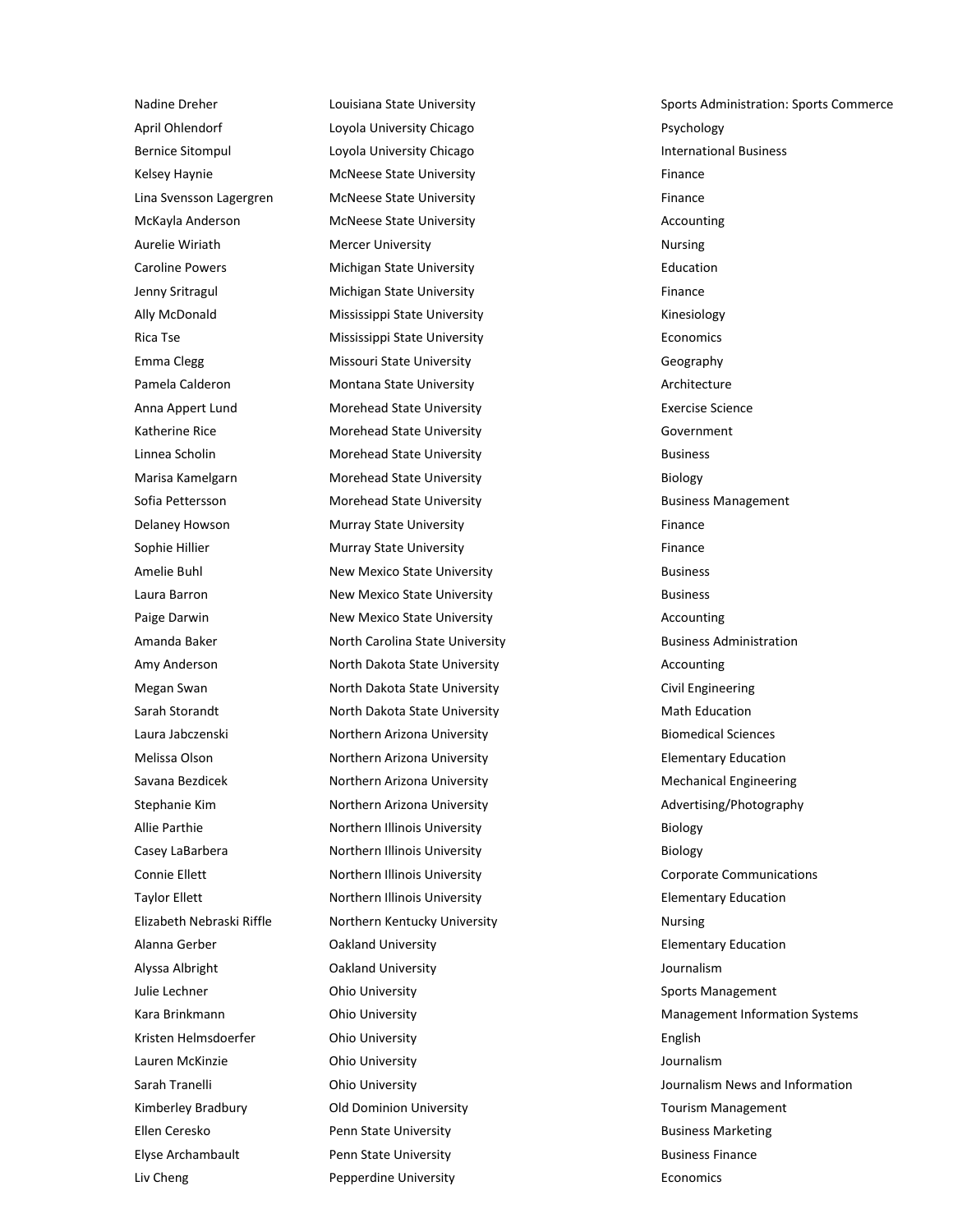Kristin Henno **National State University** Christian Manuel Bundeclared Vaishavi Sinha Purdue University Economics Annie Bozich **Robert Morris University** Accounting Accounting Halley Morell **Robert Morris University** Management Sarah Weber **Robert Morris University Finance** Finance Alexandria Hall **Sacramento State University Business Administration** Business Administration Lisa Persson **Sacramento State University Economics** Economics Maureen Dunnagan San Diego State University Sociology Sociology Ashley Noda **Santa Clara University Business** Business Kaci McCartan **Mechanical Engineering** Santa Clara University **Mechanical Engineering** Clare Sorensen Seattle University Business Lori Pearson Seattle University Sport & Exercise Science Science Erin McClure Seton Hall University Marketing Marketing Hannah Basalone Seton Hall University English Cortney Tilley **Siena College Mathematics** Mathematics **Mathematics** Mathematics Katie Nelson **Siena College** Management Management Mary Fletcher **Siena College** Biology **Biology** Biology Megan Cahill Siena College English English Alli Plath South Dakota State University **Early Childhood Education** Childhood Education Sydney MacDonald South Dakota State University **Engineering** Engineering Cassie Rushing Southern Illinois University Sport Administration Sport Administration Mattie Lindner Southern Illinois University Journalism Shaina Rennegarbe Southern Illinois University **Biology** Biology Ashton Stair Southern Illinois University Edwardsville Kinesiology & Health Education Molly Marcum Southern Illinois University Edwardsville Undeclared Taylor Rumple Southern Illinois University Edwardsville Kinesiology and Health Education Elena Villamil **Southern Methodist University** Math & Computer Science Methodist University Melanie White Southern Methodist University Finance & Management Science Methodist University Jamie Millard **Southern Utah University Millard** History Education Cameron Lambertson St. John's University Criminal Justice Criminal Justice Stephanie Eybers St. John's University Channel St. John's University Channel St. John's University Channel St. John's University Channel St. John St. John's University Channel St. John St. John St. John St. John St. John S Mariko Tumangan **Stanford University Participal Stanford University P**sychology Sally Watson **Stanford University International Relations Stanford University International Relations** Mackenzie Steiner Stephen F. Austin State University Stephen F. Austin State University Claudia Redinger **Stetson University Stetson University business** Sammi Smith Stetson University **Stetson University** Mathematics Alexandra Bonetti **Texas Christian University** Finance Katy Cardno **Texas Christian University** Strategic Communication Christian University Kortnie Maxoutopoulis **Texas Christian University Political Science** Political Science Iman Nordin **Iman Nordin Texas State University Business** Business Krista Puisite **Texas State University Texas State University Finance** Mara Puisite **Texas State University** Computer Information Systems Beverly Mendoza **Texas Tech University International Economics International Economics** 

Alison Kruse **Seton Hall University Information Technology Management Information Technology Management** Kaohi Loo Southern Utah University Hotel, Resort & Hospitality Management Nicole Thomas Southern Utah University Mathematical Science, Mathematics Mathematics Gabriella Dominguez **Texas Tech University Political Science** Political Science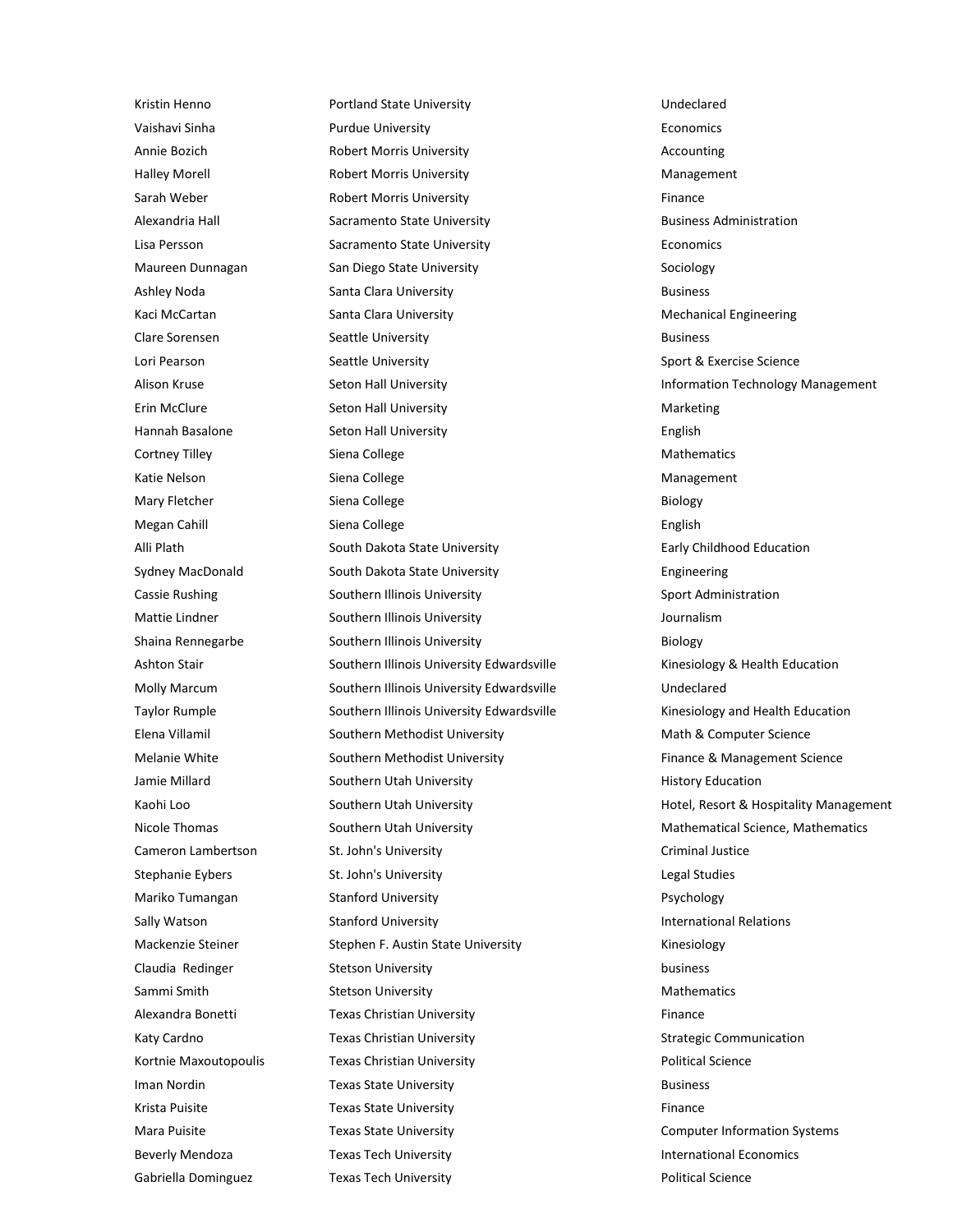Hannah Arnold Texas Tech University Exercise and Sport Science Kim Kaufman **Texas Tech University Texas Tech University Political Science** Larissa Spiess **Towson University Container System** Business **Business** Brooke Spinks **Troy University** Social Science Social Science Langley Vannoy **Troy University Physical Education** Sara Fennvik **Troy University** Biology **Biology** Taylor McGraw **Troy University Troy Political Science** Sarah Louise Ridderstrom UCLA Undeclared Renata Bucher **Canadia Bucher United States Naval Academy** Collection and Decean Engineering Frida Fougberg **Example 20** University of Akron Finance **Finance** Finance Hanna Ek **National Example 2018** University of Akron Mechanical Engineering Mechanical Engineering Laura Murray University of Akron Exercise Science Sara Chaves **International Business** University of Akron **International Business** International Business Tyler Etcheberry **State Communists** University of Akron Masters in Accounting Masters in Accounting Emma Talley University of Alabama Communications Stephanie Meadow **Markow** University of Alabama **Accounting** Accounting Kendall Prince **Contact University of Arizona** Pre-Business **Pre-Business** Emily Tubert **Emily Tubert** University of Arkansas **Broadcast Journalism** Broadcast Journalism Gabriela Lopez **Communications** University of Arkansas **Communications** Communications Victoria Vela **Marketing** University of Arkansas **Marketing** Marketing Katie Reid **Exercise Criminal Justice** University of Arkansas-Little Rock **Criminal Justice** Criminal Justice Sofia Berglund University of Arkansas-Little Rock Psychology Carly Childs **Example 20 University of California, Berkeley American Studies** American Studies Jacqueline Williams **University of California, Berkeley Communist Communist Communist** Psychology Morgan Thompson **Example 20 University of California, Berkeley Company** American Studies Nicola Roessler **Nicola Roessler** University of California, Berkeley **Business** Business Taryn Yee **Starting Contact Control** University of California, Irvine **Business Administration** Andrea Malek **No. 2. Information** University of Cincinnati **Properties Andrea Malek** Psychology Olivia Dose **International Business** University of Cincinnati **International Business** International Business Alleman Allie Zech **University of Colorado International Affairs International Affairs** Megan Haase University of Colorado Journalism Erin Peavy University of Dayton Mechanical Engineering Kelly Coakley **Example 20 University of Dayton** Finance and Ops Mgt **Finance and Ops Mgt** Lucy Frey **Early Childhood Education** University of Dayton **Early Childhood Education** Michelle Suntay **State Of Dayton Biology** University of Dayton Biology Biology Baralee Theinthong **Example 20** University of Delaware **Finance** Finance Elyse Smidinger University of Denver Undeclared Melissa Martin **Calculation Criminology** University of Denver Criminology Criminology Rachael Watton **Example 20** University of Denver Finance Finance Tonje Daffinrud **International Business** University of Denver **International Business** Collette Hansen **Collette Hansen** University of Detroit Mercy **Nursing** Nursing Lindsey Lammers **Accounting** University of Detroit Mercy **Accounting** Accounting Ka`ili Britos **English** University of Hawaii **English** English Nichole Cruz **Example 2** University of Hawaii **Psychology** Psychology Cassie McKinley **Cassie McKinley** University of Idaho **General Studies** General Studies Kaitlyn Oster **Exercise** Science University of Idaho **Exercise** Science Exercise Science

Daniela Lendl **Exercise Science** University of Alabama **Human Performance & Exercise Science** Communication University of Alabama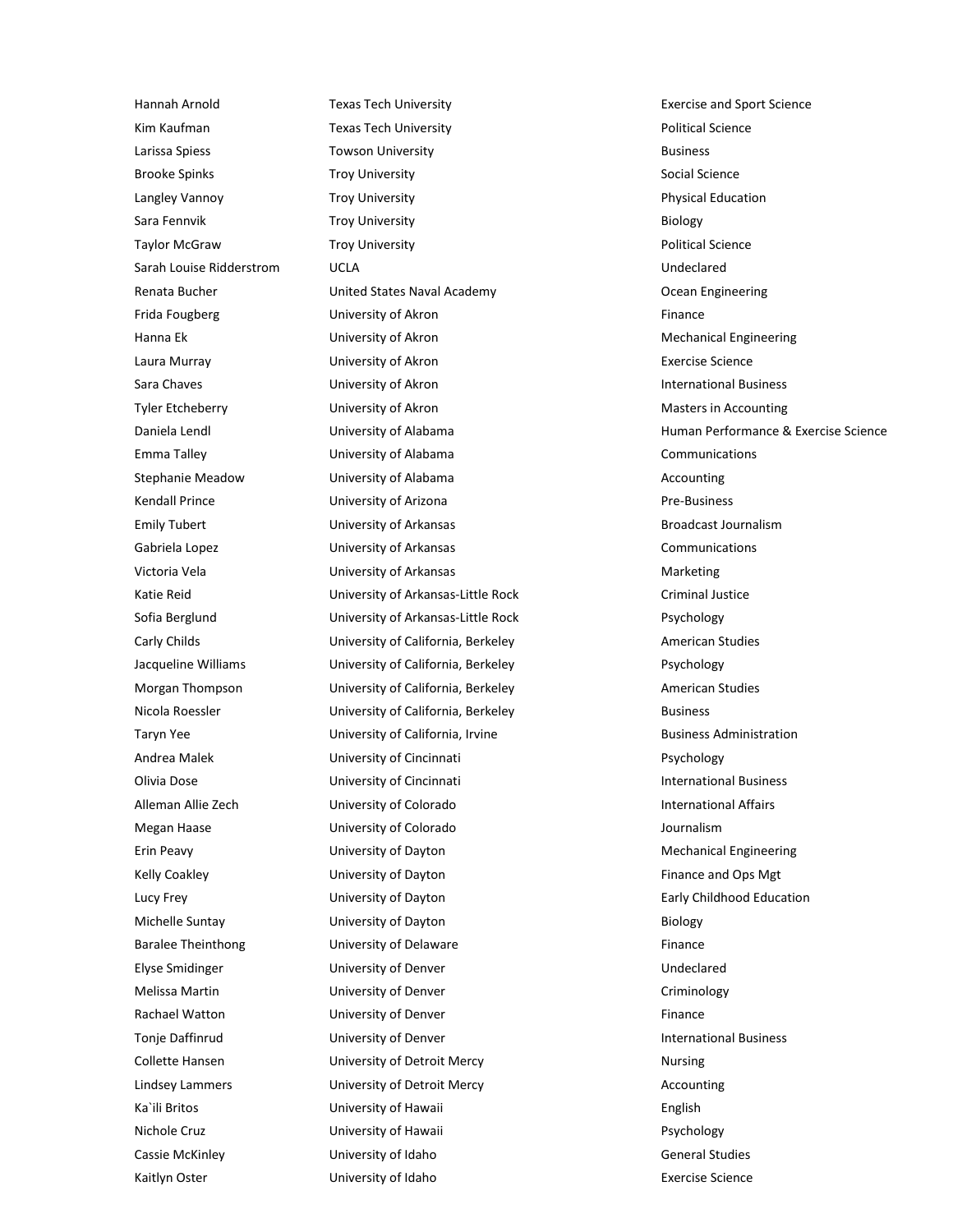Michelle Mayer **State Communist Controller University of Illinois** Business Business Samantha Postillion **Contract University of Illinois** Communisties and Accounting Catilan Smollen **Catilan Smollen** University of Illinois Chicago **Marketing** Elizabeth Ryann Gilley University of Illinois Chicago Biology Kayla Stueland **Liberal Arts** University of Illinois Chicago **Liberal Arts** Liberal Arts Briana Midkiff **Example 20** University of Iowa **Pre-Pharmacy** Pre-Pharmacy Gianna DiGrazia **Exercicia Contract Contract University of Iowa** Human Physiology **Human Physiology** Gabriella DiMarco **Business** University of Kansas **Business** Business Meghan Potee University of Kansas Exercise Science Elisabeth Johnson University of Kentucky Elementary Education Alison Knowles **Example 2** University of Louisiana at Monroe **General Studies** General Studies Angela No **Angela No Constructs** University of Louisiana at Monroe **Pre-Pharmacy** Pre-Pharmacy Valentine Loge University of Louisiana at Monroe Psychology Candice Wiley **Example 20** University of Louisville **Human and Health Performance Human and Health Performance** Emily Haas **Emily Haas** Biology **University of Louisville** Biology **Biology** Katie Petrino **Example 20 University of Louisville** Finance Finance Laura Restrepo University of Louisville Undeclared Meghan Theiss **Sports Administration** University of Louisville Sports Administration Christine Shimel **Example 20** University of Maryland Business and Spanish Business and Spanish Kendall Dusenberry **Letters and Sciences** University of Maryland **Letters and Sciences** Letters and Sciences Ashleigh Whisenant **Management** University of Memphis Management Management Julia Hodgson University of Memphis Communications Natalie Turk **International University of Memphis** Members And Health and Human Performance Sarah Mathews **Community of Memphis** Community of Memphis Accounting Carina Cuculiza **Carina Cuculiza** University of Miami **Finance Finance** Laura Hendee University of Miami Accounting Jackie Shepherd University of Minnesota Accounting Abigail Newton **Contains University of Mississippi** Contains a Geological Engineering Kathryn Fowler **Classics-Latin** University of Mississippi Classics-Latin Classics-Latin Stani Schiavone **Stani Schiavone** University of Mississippi Secondary Math Education Katherine Hepler **Chemical Engineering** University of Missouri Chemical Engineering Emily Isaacson University of Missouri-Kansas City Accounting Micah Radler **Nicah Radler** University of Missouri-Kansas City **Urban Planning & Design** Susan Kirschenman **Susan Eines Communications** University of Missouri-Kansas City **Communications** Olivia Weber University of Montana Philosophy Cassidy Stelzmiller **Cassidy Stelzmiller** University of Nebraska **Accounting** Accounting Jacqueline O'Doherty **State University of Nebraska** Nutrition and Health Science Steffi Neisen **Education** University of Nebraska **Education** Education Brooke Thilges **Brooke Thilges** University of Nebraska Omaha **Recreation Leisure** Recreation Leisure Elizabeth Havekost **University of Nebraska Omaha** General Science Kathryn Kesti University of Nebraska Omaha Undeclared Sophie Peters **Sophie Peters** University of Nebraska Omaha Biology Bethany Wurster **Community Controller University of Nevada** Anthropology

Kristin Strankman **Marketing-Professional Golf Management** University of Idaho Marketing-Professional Golf Management Sarah Harris **Integrated Strategic Communication** University of Kentucky **Integrated Strategic Communication** Alexandra Alang **International Business, Business Administration** University of Memphis **International Business, Business Administration** Christina Ocampo University of Miami International Finance and Marketing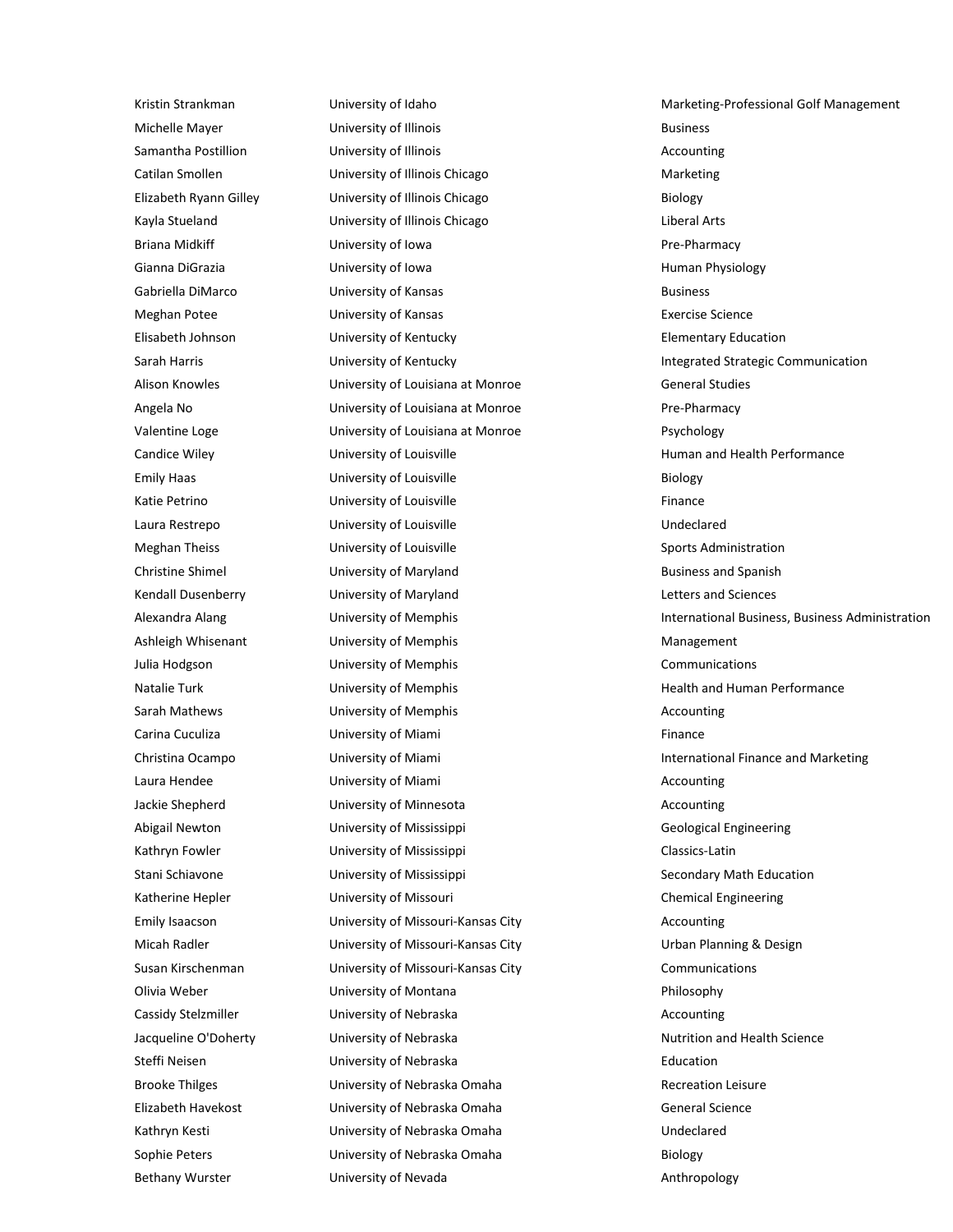Carly Simpson **Example 3** University of Nevada **Business** Business Charlotte Brooks **Charlotte Brooks** University of Nevada-Las Vegas Hotel Management Beth Buchner **Example 3 University of New Mexico** Business Administration Ira Knopf University of New Mexico Undeclared Sammi Stevens **Example 20** University of New Mexico **Political Science** Political Science Sofia Hoglund University of New Mexico Chemistry Xenia Knopf University of New Mexico Undeclared Courtney Taylor **Courtney Taylor** University of North Carolina-Greensboro **Recreation and Parks Mgt** Jeanne Lucie Metivier University of North Carolina-Wilmington Business Finance Abbie Mozzetti University of North Dakota Chemistry Robin Hutchinson **Communisty of North Dakota** Accounting Medicines Accounting Shantel Montgomery **Shantel Montgomery** University of North Dakota **Elementary Education** Emelie Alpe **Emelie Alpe** University of North Florida **Business** Business Kelly Aylwin **Education** University of North Florida **Education** Education Chaslyn Chrismer **Chaslyn Chrismer** University of North Texas **Kinesiology** Kinesiology Ashley Armstrong **Engineering** University of Notre Dame **Engineering** Engineering Emily Collins University of Oklahoma Communications Kaitlyn Rohrback **Example 20** University of Oklahoma **Example 20 Except Economics** Taylor Schmidt **Example 20** University of Oklahoma **Human Relations** Human Relations Allison Oakes **Constructs** University of Pennsylvania **Property of Parameters** Psychology Michelle Lee **Exercise Science** University of Pennsylvania **Political Science** Political Science Courtney Rousse **Example 2** University of Richmond **Biochemistry and Molecular Biology** Emelie Lundstrom **Emelie Lundstrom** University of San Francisco **Business Administration** Eyglo Oskarsdottir **Example 20 University of San Francisco** Finance Finance Michelle Condry University of San Francisco Accounting Ashleigh Ryals **Exercise** Science University of South Alabama **Exercise** Science Ingrid Hagen **Internal Communistry of South Alabama** Business Administration Kristen Golightly **Markow Colling Controls University of South Alabama** Broadcast Journalism Chelsey Couch University of South Carolina Exercise Science Malika Allie **Malika Allie** University of South Carolina Upstate Business Administration Rachel Reiling **Exercise** Science University of South Carolina Upstate **Exercise** Exercise Science Anna Hancock **Cannet Containers** University of South Florida Criminology Criminology Christina Miller **Nights University of South Florida** Health Sciences Health Sciences Karli Heimbecker **International Studies** University of South Florida **International Studies** International Studies Kimberly Santiago **Marking Computer Strategies** University of Southern California **Computer Engineering/Sciences** Kyung Kim **University of Southern California** Chronic Mundeclared Rachel Morris **Example 20 Initially University of Southern California** Business Business Sophia Popov University of Southern California Communications Kaylee Random **Business Wandow** University of Southern Mississippi **Business Management** Lauren Judson **Example 3 University of Southern Mississippi** Forensic Science Erica Popson University of Tennessee Sports Management Sara Monberg **Example 20** University of Tennessee **Example 20** Economics Emily McLennan University of Tennessee Chattanooga Marketing Isabella Loza University of Tennessee Chattanooga Marketing

Maia Schechter **Exercise and Sports Science**; American Studies Culture Controllerism Current Carolina Exercise and Sports Science; American Studies Justine Dreher **Sport and Entertainment Management** University of South Carolina Sport Sport and Entertainment Management Samantha Swinehart **Subset University of South Carolina** Sport and Entertainment Management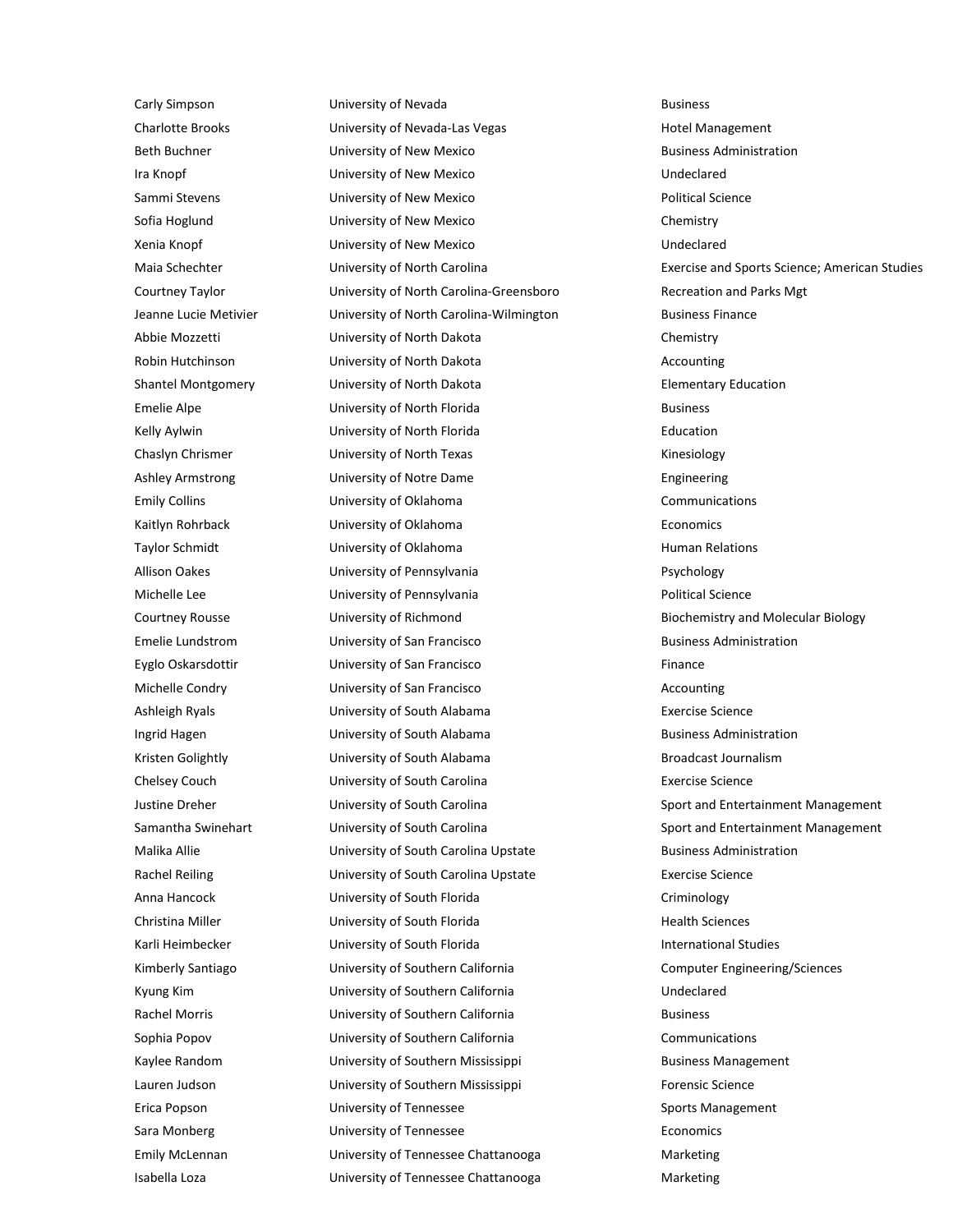Jordan Britt University of Tennessee Chattanooga Exercise Science Mette Kryger University of Tennessee Chattanooga Communications Desiree Dubreuil University of Texas Communications Haley Stephens **Example 20** University of Texas **Health Promotion** Health Promotion Natalie Karcher University of Texas Undergraduate Studies Allison Schultz University of Toledo Exercise Science Kate Hoops **Education** University of Toledo **Education** Education Nicole M Agnello **Nicolar Contract University of Virginia** Kinesiology **Kinesiology** Charlotte Thomas **University of Washington Unanel Structure Charlotte Thomas** Undeclared Ying Luo University of Washington Undeclared Lindsay Danielson University of Wisconsin Finance Kathleen Kershisnik **Witter University of Wyoming** Kinesiology **Kinesiology** Brooke Bliss **Brooke Bliss** Utah Valley University **Prophetic Prophetic Prophetic Prophetic** Psychology Hannah Herman **Marketing** Utah Valley University **Marketing** Marketing Heather Mathison Utah Valley University Biology Jordyn Dougal Utah Valley University Exercise Science Lynn-Marie Nagel **International Business** Utah Valley University **International Business** International Business Emily Wright **Wake Forest University Chemistry Chemistry with Biochemistry** Chemistry with Biochemistry Alli Cluff **Math Teaching** Weber State University **Math Teaching** Math Teaching Carly Oldroyd **Example 20 Weber State University Business Administration** Business Administration Courtney Smith Saffell **Weber State University** Technical Sales Kelsey Chugg Technical Sales Weber State University Technical Sales Technical Sales Katherine Taylor Allison **Western Carolina University** Communications Communications Maria Kjelldorff **Western Carolina University Entrepreneurship** Entrepreneurship Heather Marks **Mestern Michigan University** Sales & Business Marketing **Marketing** Kaylee Imel **Western Michigan University Accounting** Accounting Kelsey Carney **Western Michigan University Early Childhood Education Early Childhood Education** Bryce Schroeder **Communications** Wichita State University **Communications** Communications Hollie Weatherburn Wichita State University Journalism Meghan Schuetz Wichita State University Pre-Forensic Science Allison Lee **Source Community Community** Winthrop University **Sports Management** Sports Management Jennifer Dilger Winthrop University Exercise Science Nicole Mooberry **Nicole Mooberry Research Administration** Business Administration Rachel Wyatt **Sports Management** Winthrop University **Sports Management** Sports Management Alex Hendricks **Mothers Alex Economics** Worfford College **Business Economics** Business Economics Elizabeth Thompson **English** Wofford College **English** English Maegan Higgins **Example 20** Worfford College **Biology** Biology Ariel McNair **Example 2018** Xavier University **Finance 2018** Finance

Elizabeth Kent Brightwell University of Virginia English and French Literature Kimberly Dinh **University of Wisconsin** Chemical Engineering and Chemistry Chemical Engineering and Chemistry Taylor Newlin **Example 2008** UTSA Business Marketing and Accounting Erika Pfaender **Product Communication** Valparaiso University **Product Parameter Psychology & Communication** Michelle Kleckner **Michelle Kleckner** Valparaiso University **Mathematics & Secondary Education** Rene Sobolewski **Vanderbilt University** Medicine, Health and Society Kristie Jensen Tensen Weber State University The Muslim Human Performance Management Alexandra Lake **Xavier University International Business, Economics International Business, Economics** Breanna Patz **Xavier University Accounting** Accounting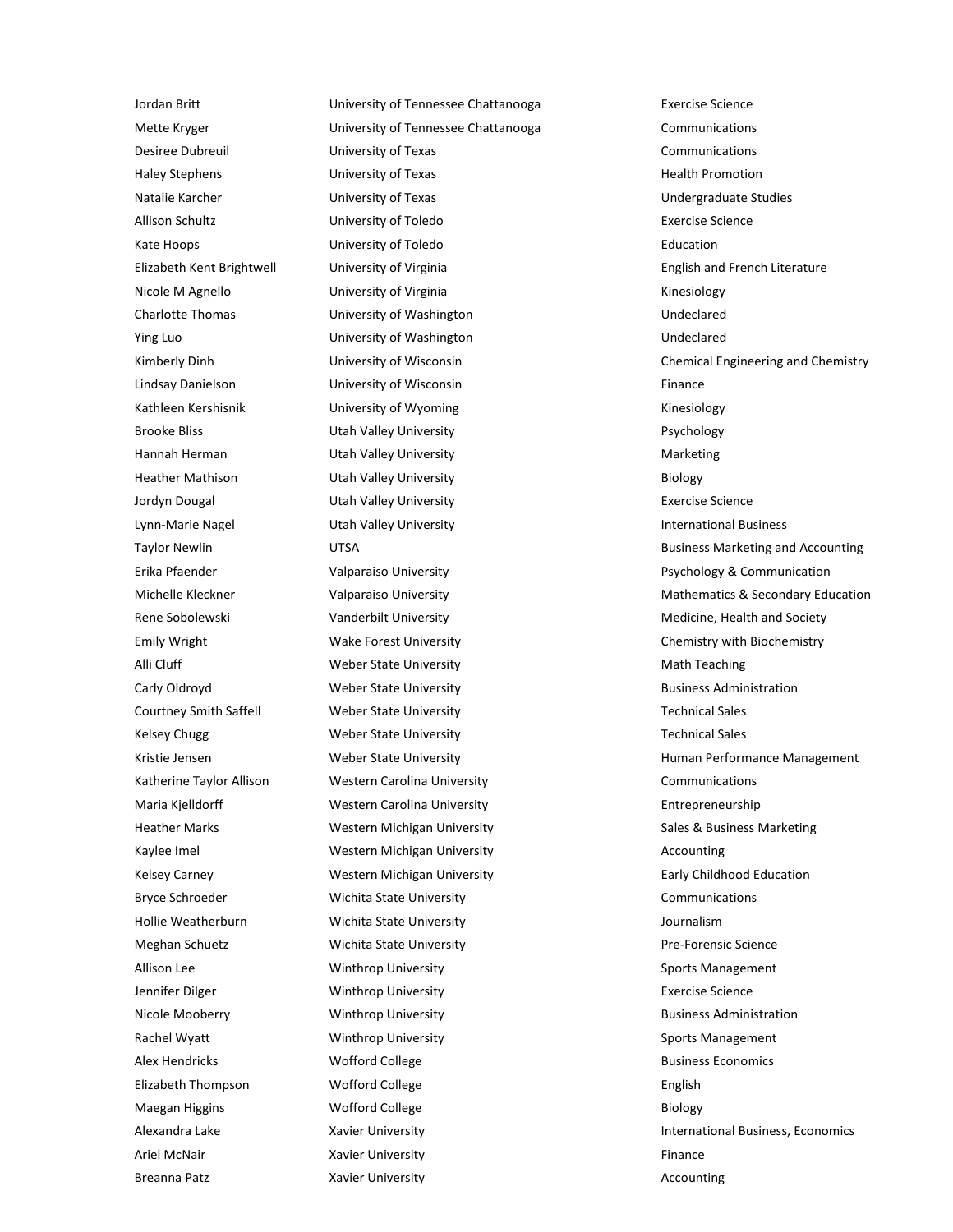Christine Cash **Xavier University** Management Management Shane Crutchfield **Xavier University National Crutch Crutchfield** Undeclared Caroline Rouse Yale University Global Affairs

#### **DIVISION II**

Deanna Song Yale University Undeclared

Abby Bobo **Angelo State University** Angelo State Nursing Mursing Ashley Bartholomew **Angelo State University Integrated Professional Accountancy Integrated Professional Accountancy** Courtney Rutledge **Angelo State University** Mathematics Mathematics Krista Czarnecki **Angelo State University Angelo State University Integrated Professional Accountancy** Maury McCormick **Angelo State University Angelo State University Integrated Professional Accountancy** Rebecka Surtevall **Arkansas Tech University** Management/Marketing Management/Marketing Jenna Birch **Armstrong Atlantic State University** Psychology Providence and Armstrong Atlantic State University Holly James **Ashland University Aximity** Information Systems **Information Systems** Nicole Trivisonno **Ashland University Business Management & Marketing Business Management & Marketing** Emily Kvidera **Augustana College Augustana College Business Administration** Jennifer Pederson **Augustana College Nursing** Nursing Maggie Leland **Augustana College Sports Management** Sports Management Daniela Murray **Barry University** Sports Management Sports Management Maria Paola Fiorio **Management** Barry University **Management** Management Nicole Ferre **Barry University** Management Management Taylor Babcock **Barry University** Barry Sports Management Brittney Zine **Barton College** Barton College **Biology** Biology Leah Pehlke **Bellarmine University** Mathematics Mathematics Maggie Schad Bellarmine University Biology Biology Cara Vanderham California University of Pennsylvania Sports Management Inez Del Rosario **California University of Pennsylvania** Sports Management Kim Thomas **Subsetsion California University of Pennsylvania** Sports Management Maria Lopez **California University of Pennsylvania** Business Business Aleesha Holden **Cameron University Cameron University Business** Business Kylee Johnson **Sports Fitness Management** Cameron University Sports Fitness Management Meridith Hawkins **Carson-Newman University Carson-Newman University Biology** Kayla Lavery **Clarion University of Pennsylvania** Speech Pathology Speech Pathology Mallory Thompkins **Coker College Early Childhood Education Early Childhood Education** Sara Allen College College Conmunications Communications Communications Communications Taylor Demby **Coker College Contained Bullet College** Undeclared Eryn Johnson Concordia University - St. Paul Biology Molly Mullins **Concordia University - St. Paul Sports Management** Sports Management Monica Enderlin Concordia University - St. Paul Graphic Design Graphic Design Alex Bruce **Converse College Converse College Psychology** Hannah Folks Dixie State Communications Madalynne Fedoruk Dixie State **Dixie State** Biology Emily Rohdy **Ferris State University From Construction** Professional Golf Management Jacqueline DeBoer **Ferris State University** The State Aursing Felicia Leftinger **Florida Institute of Technology Figure 2** Business Administration Jara Templet **Florida Institute of Technology Figure 2** Biomedical Engineering Amy Hodgkinson **Florida Southern College Amy Hodgkinson** Business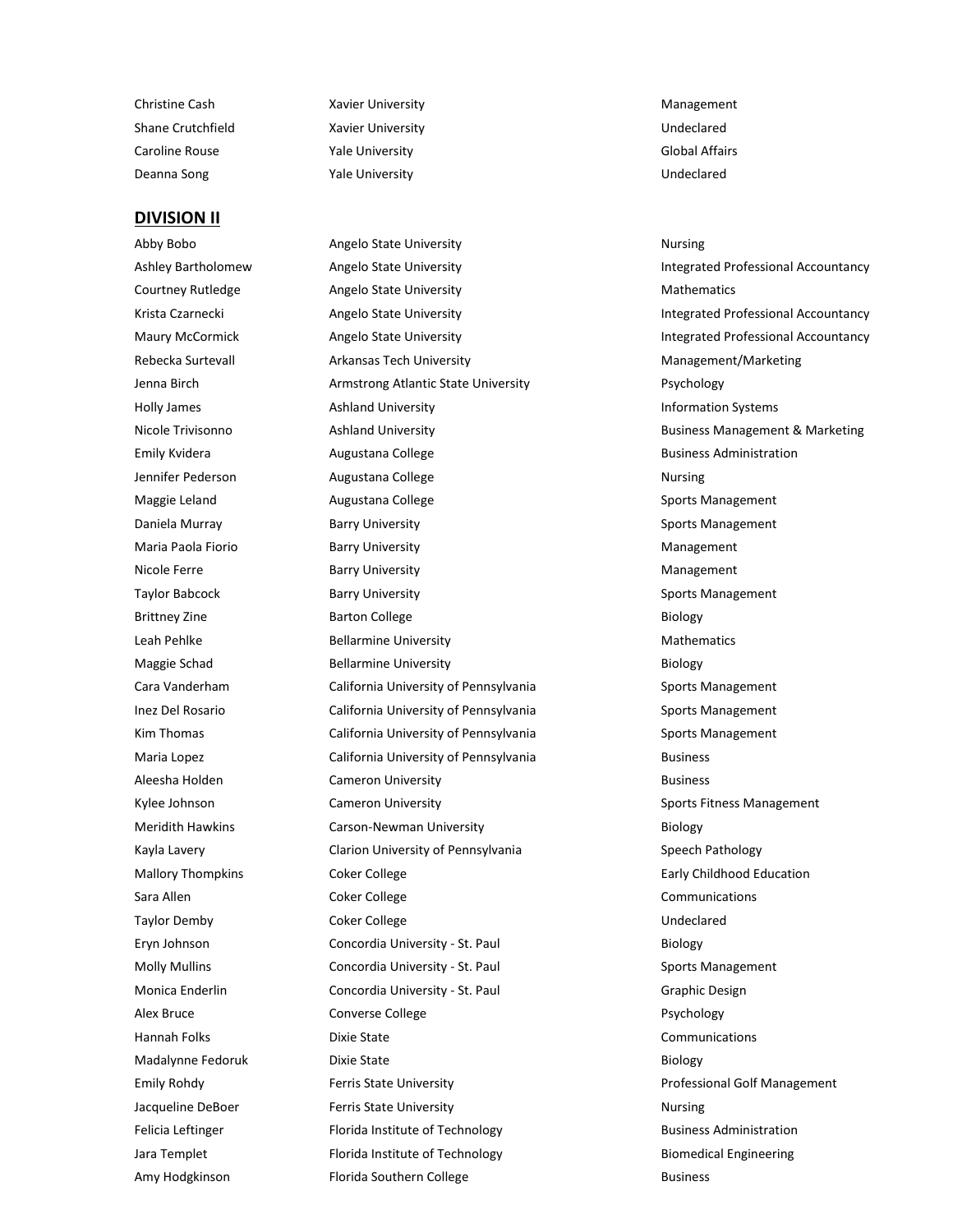Barbora Vejlupkova **Florida Southern College Human Movement** Human Movement Jackie Rajek Florida Southern College Biology Megan Kiley **Florida Southern College Florida Southern College Business** Business Annie Yovich Gannon University Occupational Therapy Carlyn Babinec **Carlyn Babinec** Gannon University **Physical Therapy** Physical Therapy Cassidy Sanchez **Grand Canyon University** Sports Management Eryn Olson Grand Canyon University Channel Canyon University Sports Management Kelcey Tate **Accounting** Grand Canyon University **Accounting** Accounting Gabrielle Shipley **Grand Valley State University** Gabrielle Shipley Undeclared Anna Walker **Business King College Business Business** Elizabeth Swallow **King College** Mathematics Mathematics Esther Gandarias **King College Management** Management Carly Shapiro **Carly Shapiro** Lewis University **Business Administration** Jordan Nichols Lewis University Undeclared Vanessa Phillips **Lewis University** Communications **Communications** Ellen Chambers **International Relations** Lynn University **International Relations** Irene Calvo **Lynn University Business Administration Business Administration** Jessica Bradley **Sports Management** Lynn University **Sports Management** Sports Management Louise Manalo **Lynn University International Relations International Relations** Samantha Smolen **Supplem Contact Contact Contact Contact Contact Contact Contact Contact Contact Contact Contact Contact Contact Contact Contact Contact Contact Contact Contact Contact Contact Contact Contact Contact Conta** Katlynn Stoll **Malone University According Malone University Psychology** Amber Chivington **Missouri Western State University Elementary Education** Callie Wilson **Missouri Western State University** Accounting Natalie Bird Missouri Western State University Recreation Sports Management Shelby Stone **Missouri Western State University** Mursing Emelie Andersson **Emelie Andersson** Mount Olive College **Biology** Biology Emy Ohling **Mount Olive College According the Business** Business Julia Daneshfar **Newberry College Newberry College Political Science** Political Science Lisa Brandl **Example 20 Newberry College Business Administration** Business Administration Natalia Perez **Newberry College Business Administration Business Administration** Alex Koch **Northeastern State University** Accounting Accounting Mccandren Lewis Northeastern State University Undeclared Whitney Mcateer **Northeastern State University** Speech Pathology Speech Pathology Cassie Lowell Northwest Missouri State University Journalism Steph Charteris **Northwest Missouri State University** Accounting Taylor Gard **Northwest Missouri State University Biology** Tess Edwards **Northwest Missouri State University Northwest Missouri State University International Business** Amee Cox **Northwood University International Business** International Business Christine Bilas **Notre Dame College Notice Band College** Sports Management Natalie Briganti **Notre Dame College Early Childhood Education Early Childhood Education** Abbey Gittings **Nova Southeastern University** Sports Management Linnea Johansson **Nova Southeastern University Noval Southeastern University Noval Southeastern University** Ashley Swartz **Ohio Dominican University Communical Education - Intervention Specialist** Danielle Misencik Ohio Dominican University Accounting Clara Teixeira **International Relations** Rollins College **International Relations International Relations** Elin Marcsdottir **Elin Marcsdottir** Rollins College **Economics** Economics Kristen Garabedian **Rollins College College Rolling** Psychology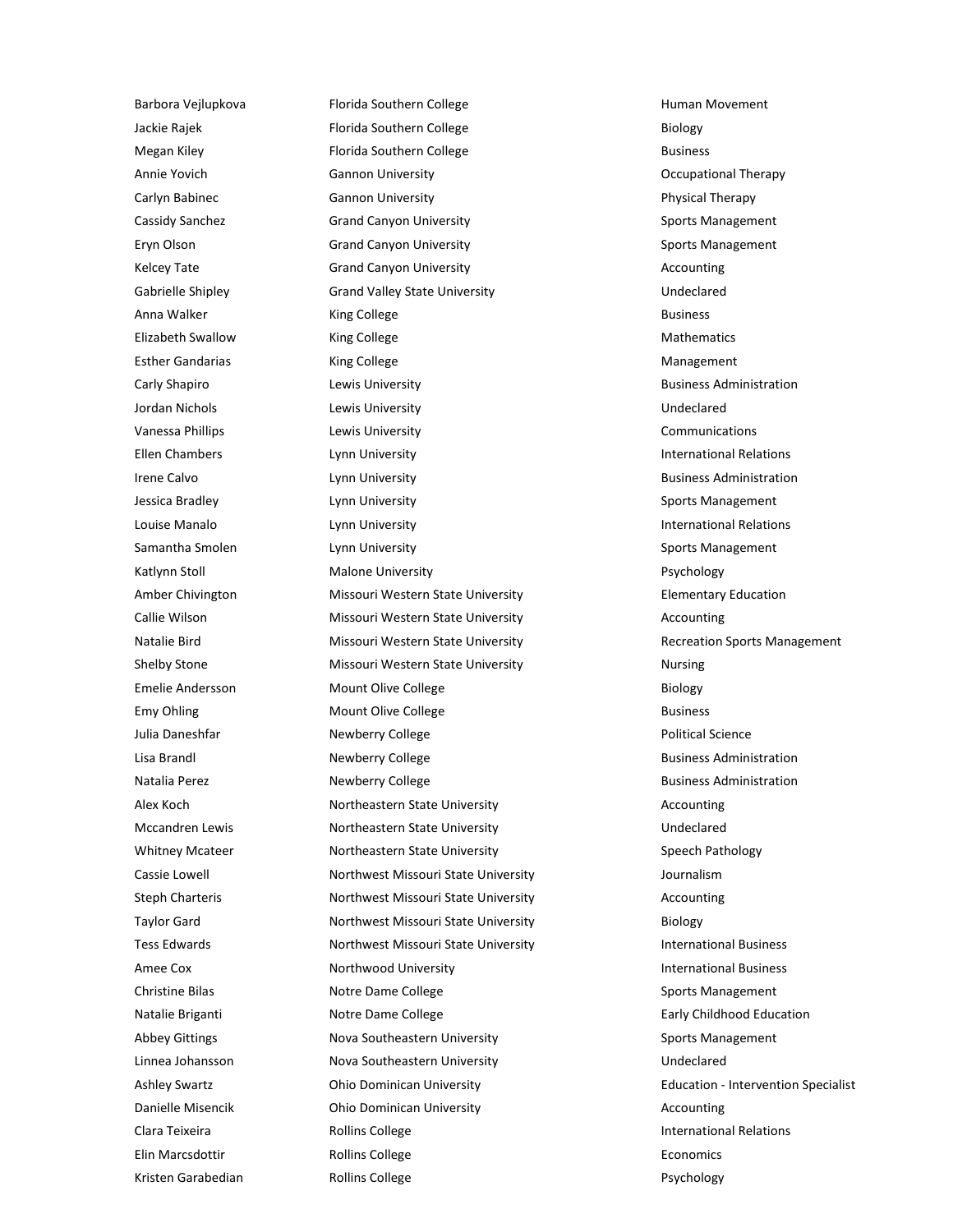Brianna Bush **Seton Hill University Seton Hill University Early Childhood Education** Chelsea Sipes Seton Hill University **Seton Hill University** History Giannina Gonzalez **Seton Hill University** Communications and Political Science Morgan Miller Seton Hill University Seton Hill University Sport's Management Rachel Patnoe **Southwest Minnesota State University** Biology Jessica Heard **Southwestern Oklahoma State University** Political Science Sarah Fulfer **State** Tarleton State **Taggium** Tarleton State Kinesiology Sharon Lau **Tarleton State Community Community** Engineering Technology Abigail Palacios Texas A&M International University Communication Disorders Victoria Young Texas A&M International University Communications and Theater Arts Holly Jenkins **Texas A&M University-Commerce** Liberal Arts Sara Diaz **TEXAS A&M University-Commerce** General Business General Business Jessica Tomash Truman State University Exercise Science Kathryn Hogan **Example 2** Truman State University **Biology** Biology Kimberly Barmettler **Truman State University Psychology** Lynn Dreisilker Truman State University Business Riley Keltner **Truman State University History** History Alec Cunningham **Tusculum College** is a controlled by the controller point of the set of the controller point of the set of the set of the set of the set of the set of the set of the set of the set of the set of the set of Calley Lawson **Tusculum College** Calley Lawson Special Education Emee Herbert **Tusculum College** Psychology **Psychology** Jillian Corum **Tusculum College Consumer College** Business administration Sara Howard **Tusculum College Pre-Med Pre-Med** Alyson Seng University of Central Oklahoma Education Kathryn Bensch **Eines University of Central Oklahoma** Business Management Taylor Neidy **State Communister Contral Oklahoma** Business Administration Brooke Albers **Example 20** University of Findlay **Health Science Pre Physical Therapy** Health Science Pre Physical Therapy Emily Mock **Sport & Event Management** University of Findlay Sport & Event Management Hannah Schneider **Early Childhood Education** University of Findlay **Early Childhood Education** Kasey Petty **Early Childhood Education** University of Findlay **Early Childhood Education** Lauren Vogt **Example 20 University of Findlay** Math-Applied Actuary Math-Applied Actuary Michele Schambs **Sport & Event Management** University of Findlay Sport & Event Management Erika Morihiro **Chamber University of Hawaii at Hilo** Psychology Psychology Abby Vorreyer **Exercise State University of Illinois Springfield** Business Administration Elizabeth Kesinger **Matter Communists** University of Illinois Springfield **Accounting** Accounting Rebbecca Ramirez **National Contract Contract University of Illinois Springfield** Psychology Amy Thompson **Entimate University of Indianapolis** Marketing and Entrepreneurship Brianna Scheidler **Nursing** University of Indianapolis **Nursing** Nursing Chanice Young **Nursill Chanice Young Chanice Young Chanice Young Chanice Young Chanice Young Chanice Young Chanice Voung Chanice Young District On the University of Indianapolis Chanice Young Nursing Chanice Structure On t** Jennifer Konop University of Indianapolis Biology Regan Pittard **Experience Design** University of Indianapolis **Experience Design** Experience Design Elizabeth Bundy University of North Carolina Pembroke Mass Communication Casey Truelove **Matter Casey Truelove** University of North Georgia **Accounting and Finance** Accounting and Finance LeeAnn Noble **Communisty of North Georgia** Pre-Nursing Pre-Nursing Audrey Kieliszewski University of Sioux Falls Psychology Sara Swaney University of Sioux Falls Undeclared Tavia Rutherford University of Sioux Falls Exercise Science and Psychology Tia Nihart University of Sioux Falls Chemistry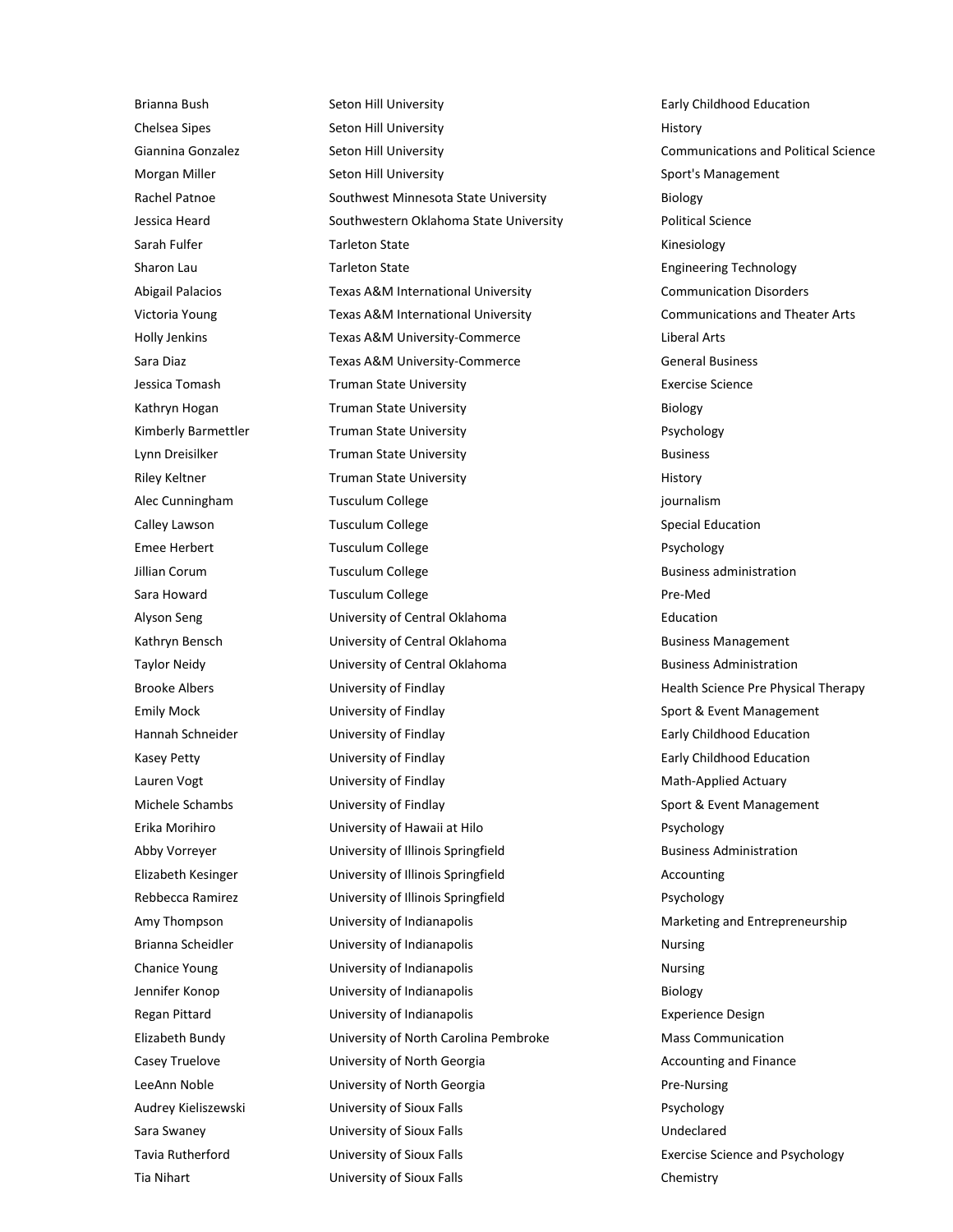Carmen Lezpona **Biology** Upper Iowa University **Biology** Biology Christy Nelson Upper Iowa University Education Jackie Berry **State Business** Upper Iowa University **Business** Business Katie Brossard Upper Iowa University Education Judith Papenfus **Mest Texas A&M University Broadcasting** Broadcasting Phuripan Glory Jangthongsiri West Texas A&M University Computer Science Vanessa Spradlin West Texas A&M University Engineering Katie Blegen **Nursing** Winona State University **Nursing** Nursing Kelly Blegen **Nursing** Winona State University **Nursing** Nursing Paige Schmidt **Nursing** Winona State University **Nursing** Nursing

#### **DIVISION III**

Miranda Santucci and Allegheny College and Allegheny College Economics Irene Hickey **Amherst College History** History **Amherst College** Jamie Lawrence **Augustana College Augustana College English Education** Michelle Dempster **Augustana College Liberal Arts** Liberal Arts Samantha Barlage **Augustana College Augustana College Pre-Med** Alexis Wadowski Benedictine University Biology Taylor Wells **Carleton College Carleton College Biology** Taylor Hill **Elementary education** Central College **Elementary education** Blair Allen **Concordia University Texas** Business Administration **Business Administration** Kayla Burch Concordia University Texas Accounting Accounting Brynn FitzGerald **Brynn EitzGerald** Denison University **Biology** Biology Elizabeth Tristano Denison University Biology Rebecca Rabb **Denison University** Chemistry Chemistry Chemistry Paige Gooch **DePauw University Example 2018** Economics Allison Bayley **Franklin College Accounting** Accounting **Accounting** Accounting Alexandra Lane Gettysburg College English English Kara McNulty **Gettysburg College Economics** Economics Chloe Altmann Gustavus Adolphus College Chloe Altmann Gustavus Adolphus College Undeclared Elizabeth Strom Gustavus Adolphus College Communications Emilie Anderson Gustavus Adolphus College Contract Contract Contract Contract Contract Contract Contract Contract Contract Contract Contract Contract Contract Contract Contract Contract Contract Contract Contract Contract Kayleigh Dittes Gustavus Adolphus College College Biology Kacy Bartlett **Marketing** Hardin-Simmons University **Marketing** Marketing Kara Doege **Hardin-Simmons University** Speech Pathology Speech Pathology Elizabeth Cheng Hollins University Chemistry Andrea Powell **Hope College Education Education** Chelsea Root **Exercise Science** Hope College **Exercise Science** Exercise Science Montana Leep **Hope College** Biology Biology Hansaem Hur **Huntingdon College** Sports Management Amy Seter **Illinois Wesleyan University Environmental Studies** Environmental Studies Brittany Levens **Illinois Wesleyan University Accounting** Accounting Rebecca Candra **Illinois Wesleyan University** Accounting Accounting

Megan Vandersee **Augustana College** Chemistry/Secondary Education College Chemistry/Secondary Education Avery Brown **Franklin College Business Finance/Management Business Finance/Management** Charlotte Park Hope College Communication & Management Amanda Failla **Ithaca College Physical Education & Health** Physical Education & Health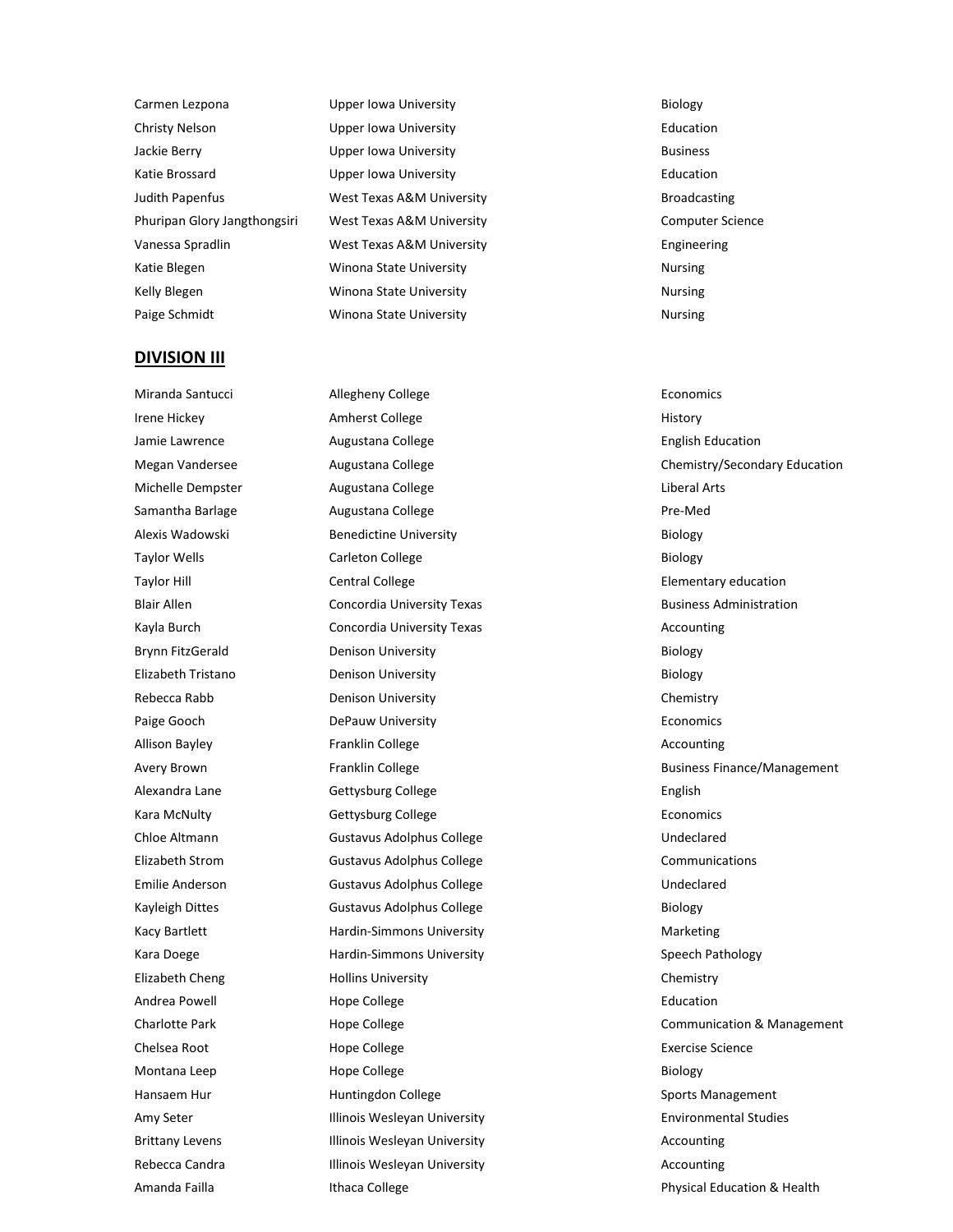Kelsey Baker **Ithaca College Accounting in Business School** College Accounting in Business School Sarah Edmiston **Maryville College TN** Child Development Keslie Carralero **Methodist University Business Administration** Business Administration Loretta Giovannettone **Methodist University Business Administration** Business Administration Jiye Kim **New York University International Relations** International Relations Marisa Miko **North Central College** Music Music Mary Kate Rohn **North Central College North Central College** Sports Management Chelsea Gatterdam Oglethorpe University Communications Brooke Kastamo **College College** Exercise Science Exercise Science Casey Lamp Olivet College Chemistry - Forensic Science Kirstin Langer **College** Biology **College** Biology **Biology** Alexandria Pulos **Otterbein University International Business** International Business Christine Foppe **Christine Fouriers** Otterbein University **Childhood Education** Early Childhood Education Kathryn Rogers **Citerbein University Middle Childhood Education** Middle Childhood Education Marie McGinnis **Canadia Access Contract Contract Contract Contract Contract Contract Contract Access** Allie Health Mary Reed **Rhodes College** Rhodes College **Reed** Business Megan Richards **Rhodes College Rhodes College Richards** Business Janice Heffernan **Saint Mary's College (IN)** Nursing Nursing Emily Javadi Sewanee Undeclared Karissa Speck **Southwestern University** Accounting Accounting Alessa Gonzales **Texas Lutheran University Pharmacy** Pharmacy Macy Glass **Texas Lutheran University Participal Structure Provides** Psychology Sharmeen Chinoy **The College of Wooster Chinogy** Psychology Alessa Hutter **Trinity University English and Communications English and Communications** Molly McCarthy **Trinity University Engineering Science Engineering Science** Molly Zumbro **Trinity University Trinity Biology** and Mathematics **Molly Zumbro** Yukari Shichishima University of California Santa Cruz Environmental Science Cassy Norton University of Saint Thomas Exercise Science Doyle O'Brien **Communisty of Saint Thomas** Communisty of Saint Thomas Accounting Erin Dingmann **Marketing** University of Saint Thomas **Marketing** Marketing Kaitlyn Hennessey **State University of Saint Thomas** Pre-Law and Catholic Studies Jordan Sloane **Calculation Contract Criminology** University of Texas @ Tyler Criminology Megan Escoe **Communisty of Texas @ Tyler** Pre Nursing Pre Nursing Taylor Egnarski **Egnarski** University of Wisconsin Platteville **Agribusiness** Nicole Westcott **Micole Wisconsin Whitewater** Finance Sammie Leibham **Sammie Leibham** University of Wisconsin Whitewater Safety Sarah Bregant **Example 20 University of Wisconsin Whitewater** Political Science Aimee Dubois **Vassar College College** College College College College College College College College College College College College College College College College College College College College College College College Angela Mentel **Vassar College** Vassar College Vassar College Vassar College Vassar Vassar Vassar Vassar Vassar Va Nicole Bronson **Nicole Bronson** Vassar College Neuroscience and Behavior Kelsi Sawatzky **Martburg College** Biology Biology Biology Molly McDonough **Wartburg College College Richarge Biology** Biology Samantha Heinen **Martburg College Business Administration** Business Administration Erin Lawrence Washington University in St. Louis Chemical Engineering

Adrienne (Jones) Plourde **Olivet College Sports and Recreation Management** Sports and Recreation Management Tracy Moriconi **Randolph-Macon College Economics, Accounting & Mathematics Economics**, Accounting & Mathematics Brigette Lee **Trinity University Biochemistry and Molecular Biology Biochemistry and Molecular Biology**